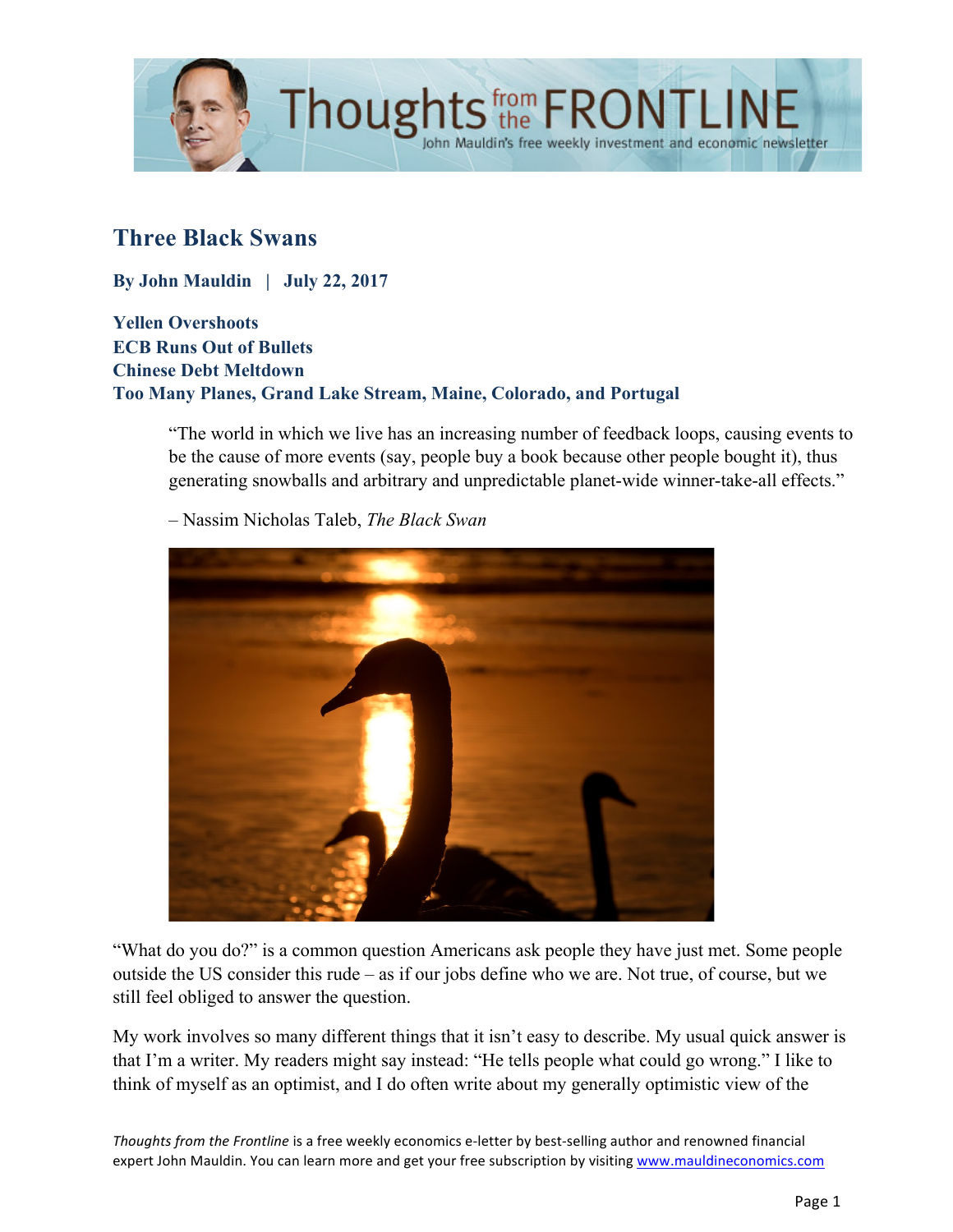future, but that optimism doesn't often extend to the performance of governments and central banks. Frankly, we all face economic and financial risks, and we all need to prepare for them. Knowing the risks is the first step toward preparing.

Exactly 10 years ago we were months way from a world-shaking financial crisis. By late 2006 we had an inverted yield curve steep and persistent enough to be a high-probability indicator of recession 12 months later. So in late 2006 I was writing about the probability that we would have a recession in 2007. I was also writing about the heavy leverage in the banking system, the ridiculous level of high-yield offerings, the terms and potential turmoil in the bond and banking markets, and the crisis brewing in the subprime market. I wish I had had the money then that a few friends did to massively leverage a short position on the subprime market. I estimated at that time that the losses would be \$400 billion at a minimum, whereupon a whole lot of readers and fellow analysts told me I was just way too bearish.

Turned out the losses topped well over \$2 trillion and triggered the financial crisis and Great Recession. Conditions in the financial markets needed only a spark from the subprime crisis to start a firestorm all over the world. Plenty of things were waiting to go wrong, and it seemed like they all did at the same time. Governments and central bankers scrambled hard to quench the inferno. Looking back, I wish they had done some things differently, but in the heat of battle – a battle these particular people had never faced before, with more going wrong every day – it was hard to be philosophically pure.

(Sidebar: I think the Fed's true mistakes were QE2, QE3, and missing their chance to start raising rates in 2013. By then, they had time to more carefully consider those decisions.)

We don't have an inverted yield curve now, so the only truly reliable predictor of recessions in the US is not sounding that warning. But when the central bank artificially holds down short-term rates, it is difficult if not almost impossible for the yield curve to invert.

We have effectively suppressed that warning signal, but I am laser focused on factors that could readily trigger a global recession, resulting in another global financial crisis. All is not well in the markets. Yes, we see stock benchmarks pushing to new highs and bond yields at record lows. Inflation benchmarks are stable. Unemployment is low and going lower. GDP growth is slow, but it's still growth. All that says we shouldn't worry. Perversely, the signs that we shouldn't worry are also reasons why we should.

This is a classic Minsky teaching moment: Stability breeds instability.

I know the bullish arguments for why we can't have another crisis. Banks are better capitalized now. Regulators are watching more intently. Bondholders are on notice not to expect more bailouts. All that's true.

On the other hand, today's global megabanks are much larger than their 2008 versions were, and they are more interconnected. Most Americans – the 80% I've called the Unprotected – are still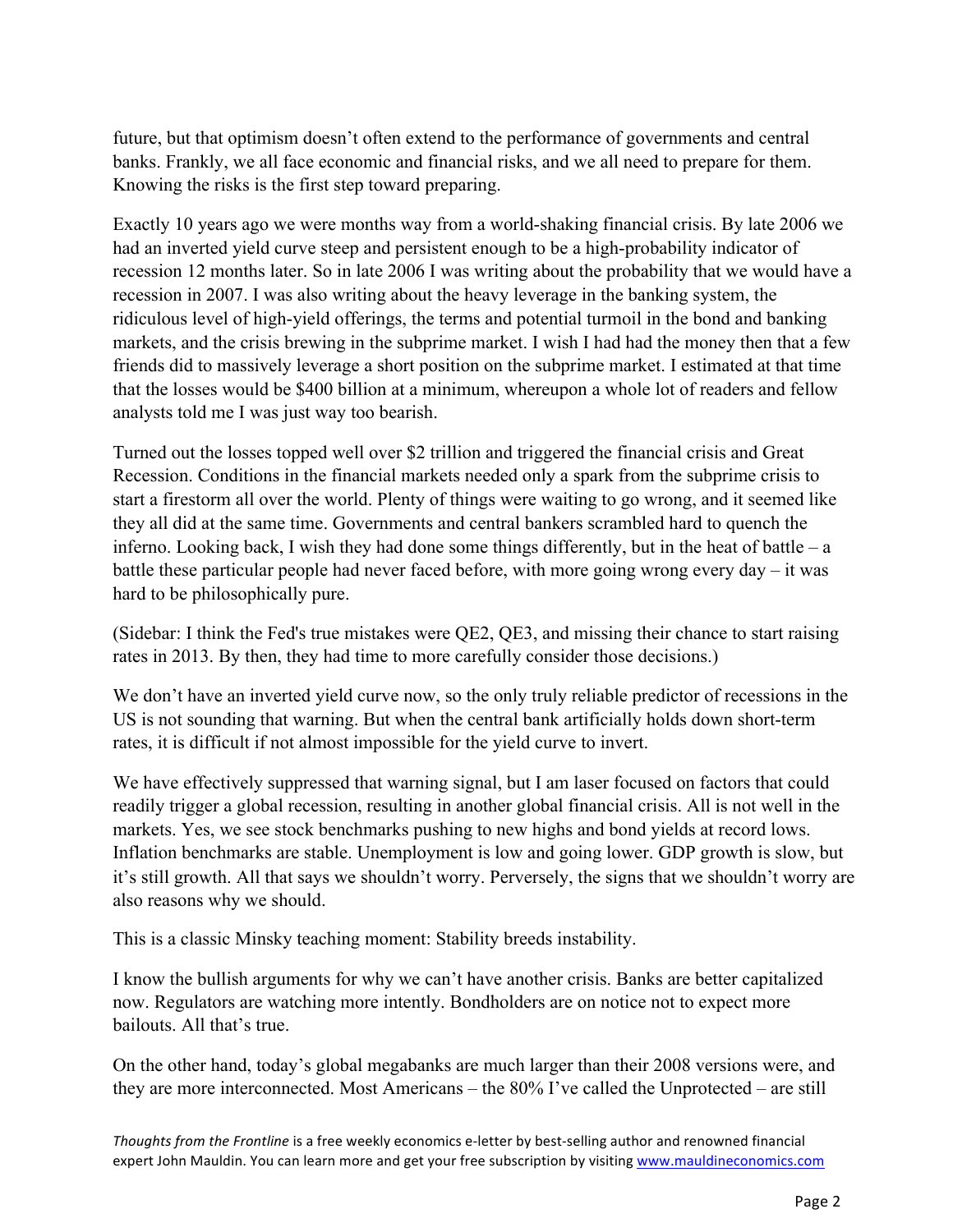licking their wounds from the last battle. Many are in worse shape now than in 2008. Our crisisfighting reserves are low.

European banks are still highly leveraged. The shadow banking system in China has grown to scary proportions.

Globalization has proceeded apace since 2008, and the world is even more interconnected now. Problems in faraway markets can quickly become problems close to home. And that's without a global trade war.

I am concerned that another major crisis will ensue by the end of 2018 – though it is possible that a salutary combination of events, aided by complacency, could let us muddle through for another few years. But there is another recession in our future (there is always another recession), and it's going to be at least as bad as the last one was, in terms of the global pain it causes. The recovery is going to take much longer than the current one has, because our massive debt build-up is a huge drag on growth. I hope I'm wrong. But I would rather write these words now and risk eating them in my 2020 year-end letter than leave you unwarned and unprepared.

Because I'm traveling this week, this letter will be just a few appetizers –black swan hot wings, black swan meatballs in orange sauce, teriyaki swan skewers, and the like – to whet your appetite and help you anticipate what's coming.

Seriously speaking, could the three scenarios we discuss below turn out be fateful black swans? Yes. But remember this: A harmless white swan can *look* black in the right lighting conditions. Sometimes that's all it takes to start a panic.

## **Black Swan #1: Yellen Overshoots**

It is increasingly evident, at least to me, that the US economy is not taking off like the rocket some predicted after the election. President Trump and the Republicans haven't been able to pass any of the fiscal stimulus measures we hoped to see. Banks and energy companies are getting some regulatory relief, and that helps; but it's a far cry from the sweeping healthcare reform, tax cuts, and infrastructure spending we were promised. Though serious, major tax reform could postpone a US recession to well beyond 2020, what we are going to get instead is tinkering around the edges.

On the bright side, unemployment has fallen further, and discouraged workers are re-entering the labor force. But consumer spending is still weak, so people may be less confident than the sentiment surveys suggest. Inflation has perked up in certain segments like healthcare and housing, but otherwise it's still low to nonexistent.

Is this, by any stretch of the imagination, the kind of economy in which the Federal Reserve should be tightening monetary policy? No – yet the Fed is doing so, partly because they waited too long to end QE and to begin reducing their balance sheet. FOMC members know they are behind the curve, and they want to pay lip service to doing something before their terms end. Moreover, Janet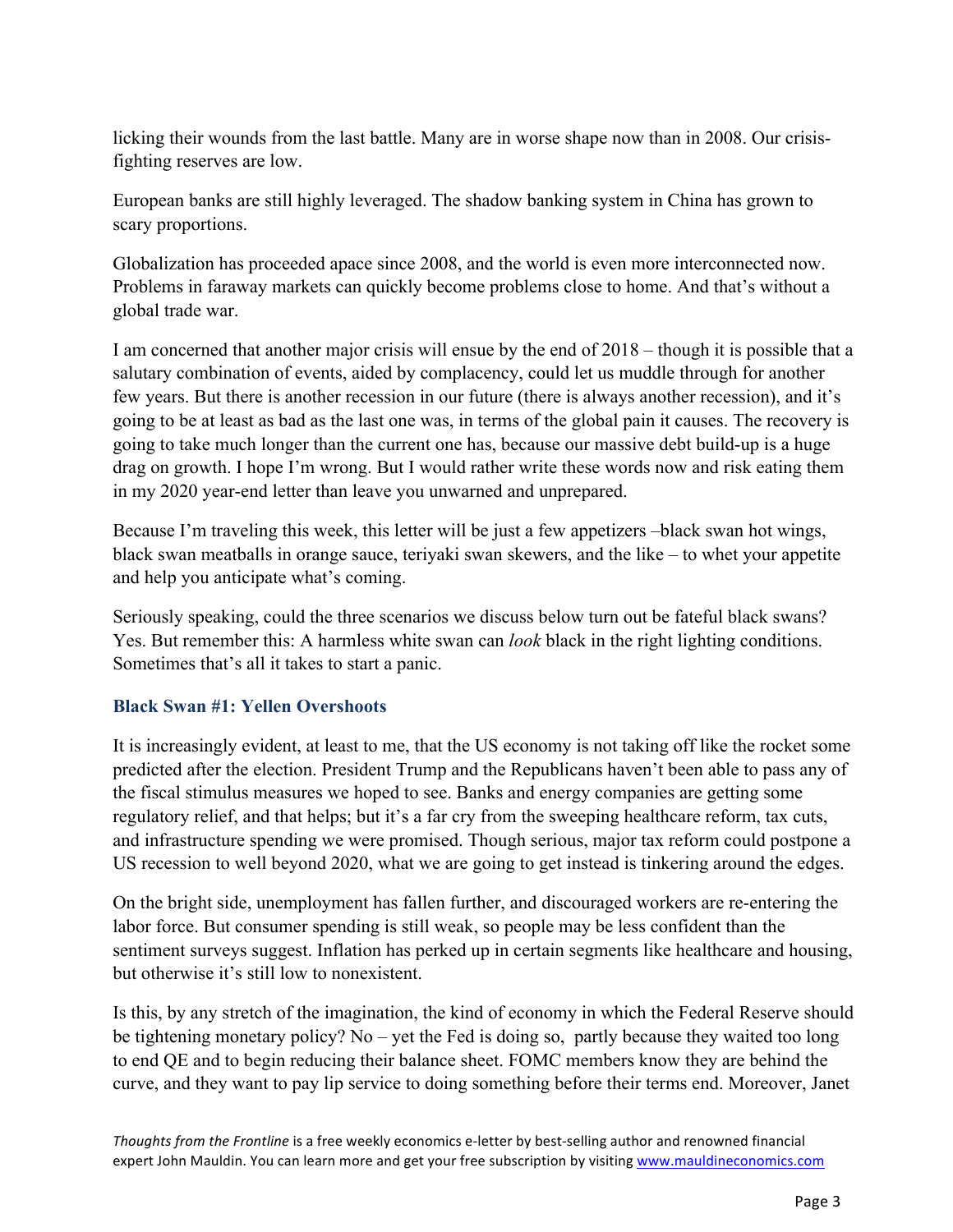Yellen, Stanley Fischer, and the other FOMC members are religiously devoted to the Phillips curve. That theory says unemployment this low will create wage-inflation pressure. That no one can see this pressure mounting seems not to matter: It exists in theory and therefore must be countered.

The attitude among central bankers, who are basically all Keynesians, is that messy reality should not impinge on elegant theory. You just have to glance at the math to recognize the brilliance of the Phillips curve!

It was Winston Churchill who said, "However beautiful the strategy, you should occasionally look at the results." Fact is, the lack of wage growth among the bottom 70–80% of workers (the Unprotected class) constitutes a real weaknesses in the US economy. If you are a service worker, competition for your job has kept wages down.

The black-swan risk here is that the Fed will tighten too much, too soon. We know from recent FOMC minutes that some members have turned hawkish in part because they wanted to offset expected fiscal stimulus from the incoming administration. That stimulus has not been forthcoming, but the FOMC is still acting as if it will be.

What happens when the Fed raises interest rates in the early, uncertain stages of a recession instead of lowering them? I'm not sure we have any historical examples to review. Logic suggests the Fed will extinguish any inflation pressure that exists and push the economy in the opposite direction instead, into outright deflation.

Deflation in an economy as debt-burdened as ours is could be catastrophic. We would have to repay debt with cash that is gaining purchasing power instead of losing it to inflation. Americans have not seen this happen since the 1930s. It wasn't fun then, and it would be even less fun now.

Worse, I doubt Trump's FOMC appointees will make a difference. Trump appears to be far more interested in reducing the Fed's regulatory role than he is in tweaking its monetary policies. I have no confidence that Yellen's successor, whoever that turns out to be, will know what needs to be done or be able to do it fast enough.

Let me make an uncomfortable prediction: I think the Trump Fed – and since Trump will appoint at least six members of the FOMC in the coming year, it will be his Fed – will take us back down the path of massive quantitative easing and perhaps even to negative rates if we enter a recession. The urge to "do something," or at least be seen as trying to do something, is just going to be too strong.

### **Black Swan #2: ECB Runs Out of Bullets**

Last week, news reports said that the Greek government is preparing to issue new bonds for the first time in three years. "Issue bonds" is a polite way of saying "borrow more money," something many bond investors think Greece is not yet ready to do.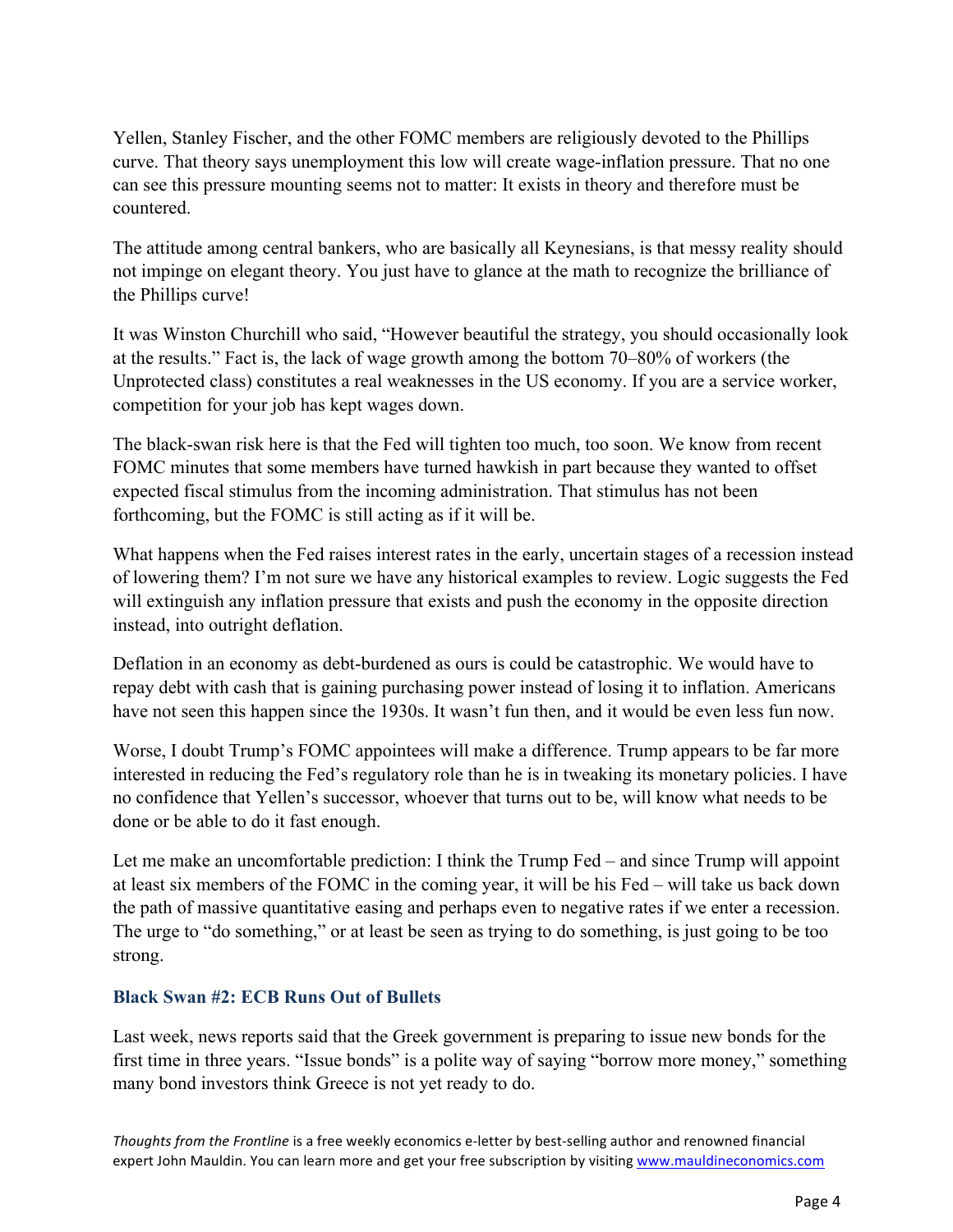Their opinions matter less than ECB chief Mario Draghi's. Draghi is working hard to buy every kind of European paper except that of Greece. Adding Greece to the ECB bond purchases program would certainly help.

Relative to the size of the Eurozone economy, Draghi's stimulus has been far more aggressive then the Fed's QE. It has pushed both deeper, with negative interest rates, and wider, by including corporate bonds. If you are a major corporation in the Eurozone and the ECB hasn't loaned you any money or bought your bonds yet, just wait. Small businesses, on the other hand, are being starved.

Such interventions rarely end well, but admittedly this one is faring better than most. Europe's economy is recovering, at least on the surface, as the various populist movements and bank crises fade from view. But are these threats gone or just glossed over? The Brexit negotiations could also throw a wrench in the works.

Despite recent predictions by ECB watchers and the euro's huge move up against the dollar on Friday, Anatole Kaletsky at Gavekal thinks Draghi is still far from reversing course. He expects that the first tightening steps won't happen until 2018 and anticipates continued bond buying (at a slower pace) and near-zero rates for a long time after. But he also sees risk. Anatole explained in a recent report:

Firstly, Fed tapering occurred at a time when Europe and Japan were gearing up to expand monetary stimulus. But when the ECB tapers there won't be another major central bank preparing a massive balance sheet expansion. It could still turn out, therefore, that the postcrisis recovery in economic activity and the appreciation of asset values was dependent on ever-larger doses of global monetary stimulus. If so, the prophets of doom were only wrong in that they overstated the importance of the Fed's balance sheet, compared with the balance sheets of the ECB and Bank of Japan.

This is a genuine risk, and an analytical prediction about the future on which reasonable people can differ, unlike the factual observations above regarding the revealed behavior of the ECB, the Franco-German rapprochement and the historical experience of Fed tapering.

Secondly, it is likely that the euro will rise further against the US dollar if the ECB begins to taper and exits negative interest rates. A stronger euro will at some point become an obstacle to further gains in European equity indexes, which are dominated by export stocks.

Anatole makes an important point. The US's tapering and now tightening coincided with the ECB's and BOJ's both opening their spigots. That meant worldwide liquidity was still ample. I don't see the Fed returning that favor. Draghi and later Kuroda will have to normalize without a Fed backstop – and that may not work so well.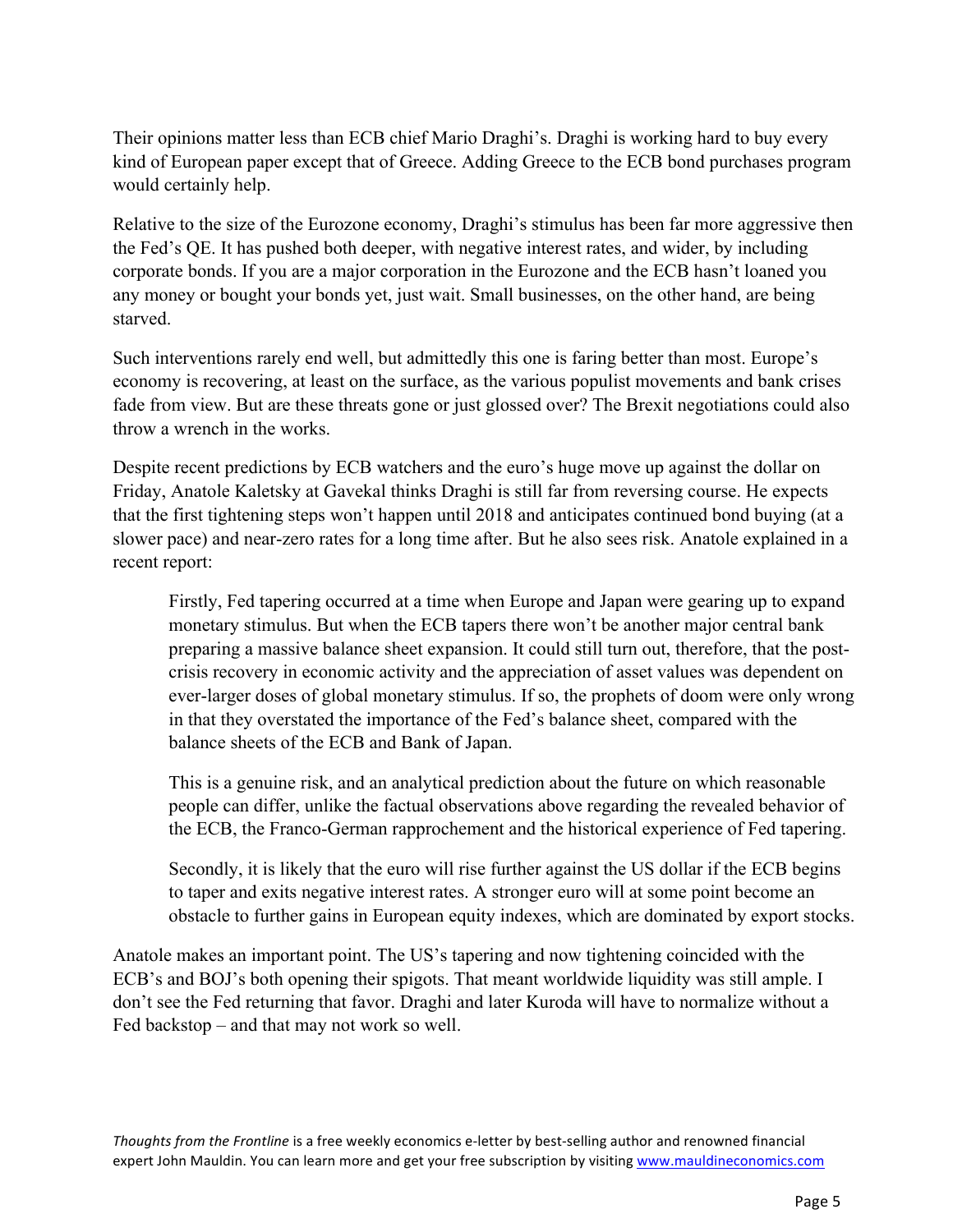#### **Black Swan #3: Chinese Debt Meltdown**

China is by all appearances unstoppable. GDP growth has *slowed down* to 6.9%, according to official numbers. The numbers are likely inflated, but the boom is still underway. Reasonable estimates from knowledgeable observers still have China growing at 4–5%, which, given China's size, is rather remarkable. The problem lies in the debt fueling the growth.

Ambrose Evans-Pritchard reported some shocking numbers in his July 17 *Telegraph* [column.](http://www.telegraph.co.uk/business/2017/07/17/shock-rise-chinas-shadow-banking-enrages-xi-jinping/) A report from the People's Bank of China showed off-balance-sheet lending far higher than previously thought and accelerating quickly. (Interestingly, the Chinese have made all of this quite public. And President Xi has taken control of publicizing it.)



The huge increase last year probably reflects efforts to jump-start growth following the 2015 downturn. Banks poured fuel on the fire, because letting it go out would have been even worse. But they can't stoke that blaze indefinitely.

President Xi Jinping has been trying to dial back credit growth in the state-owned banks for some time; but in the shadow banks that Xi doesn't control, credit is growing at an astoundingly high rate, far offsetting any minor cutbacks that Xi has made.

Here are a few more juicy quotes from Ambrose:

President Xi Jinping called for a hard-headed campaign to curb systemic risk and to flush out "zombie companies", warning over the weekend that financial stability was a matter of urgent national security.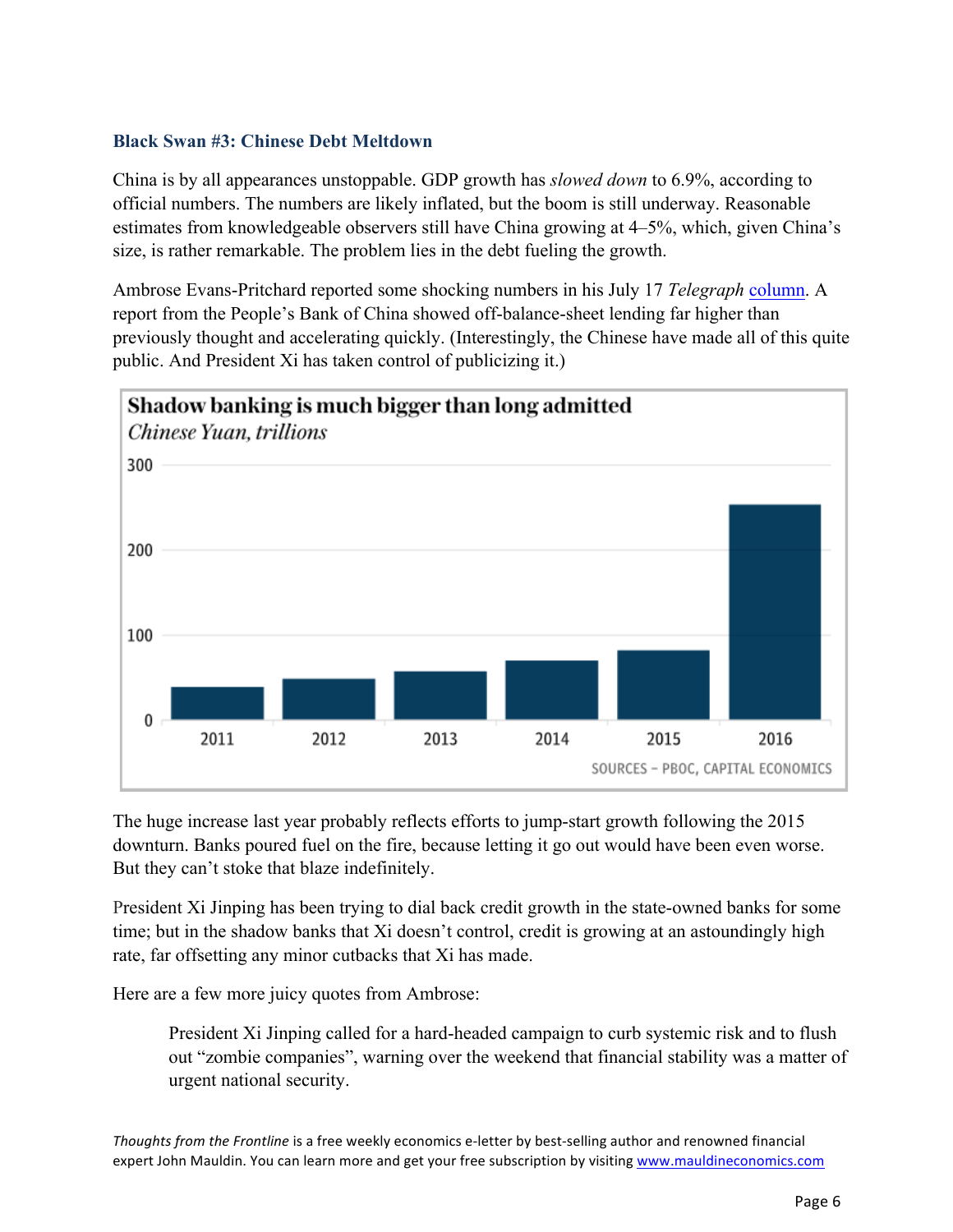It is the first time that a Chinese leader has chaired the National Finance Work Conference – held every five years to thrash out long-term plans – and is a sign of rising concern as debt reaches 280pc of GDP.

In a move that will send shivers up the spines of local party officials, he said they will be held accountable for the rest of their lives for debts that go wrong. Any failure to identify and tackle risks will be deemed "malfeasance".

Ambrose then quotes Patrick Chovanec of Silvercrest Asset Management:

"The banks have been selling products saying it isn't our risk. Investors have been buying them saying it's not our risk either. They all think the government will save everything. So what the markets are pricing is what they think is political risk, not economic risk," he said.

A market in which "they all think the government will save everything" is generally not one you want to own – but China has been an exception. It won't remain one forever. The collapse, when it comes, could be earthshaking.

Chinese growth has been fueled by a near doubling of both GDP and debt over the last nine years:



One reason why so many people are complacent about China is that they truly believe that "this time is different" applies to Chinese debt. Maybe in 10 years I will look back and say that it really was different, but I don't think so. As is often the case with China, China's current circumstances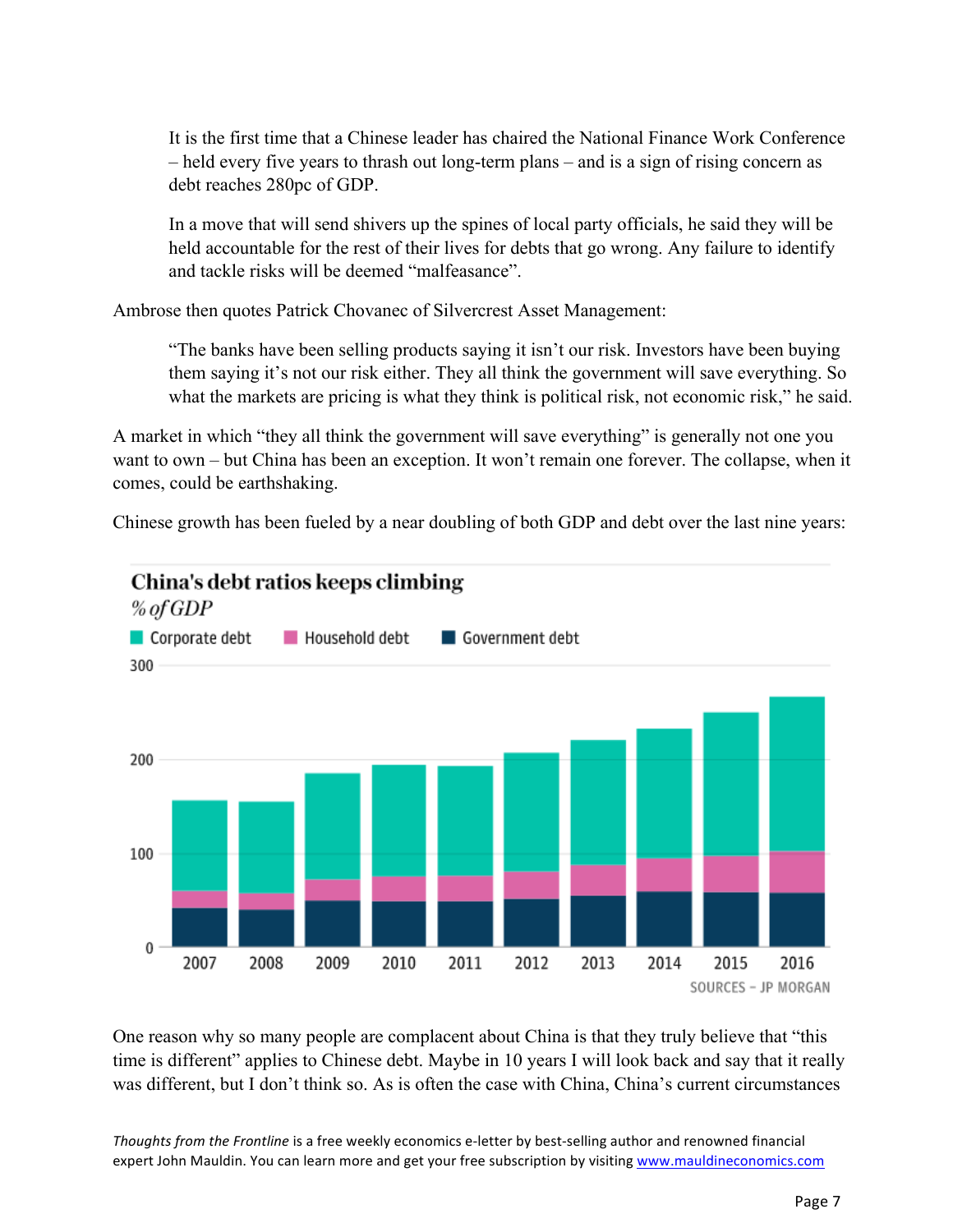are without a true equal in the history of the world.

And if Xi is really serious about slowing the pace of growth (another form of tightening by a major world economy), that move would just add to overall global risk.

It is very possible that any of these black swans could trigger a recession in the US. And let's be clear: The next US recession will be part of a major global recession and will result in massive new government debt build-up. It will not end well.

Let me remind you again that we're hosting another webinar with my friend Marc Chaikin of Chaikin Analytics, on July 25, at 4:15 PM EST.

I've long been a fan of the Chaikin Analytics Power Gauge, so last year I told my team of analysts to try it out. A few weeks later they came back to me and said, "It's great, we're using it for everything!"

Because we're so impressed with the Power Gauge system, we'd like to give you the chance to access it, too. You can **[click here](http://get.chaikinanalytics.com/072517-checklist/?utm_source=mauldin&utm_medium=emailfrontline2&utm_campaign=2017-0725jk)** for the free webinar "The Ultimate Stock Checklist & Best Small-Cap Stocks to Buy Today."

## **Too Many Planes, Grand Lake Stream, Maine, Colorado, and Portugal**

I will have to get on a few planes for one-day meetings this week. In two weeks I will be off to the annual Maine fishing trip, then back home for a few weeks until Shane and I head to the Colorado Rockies (Beaver Creek, actually) for an end-of-summer vacation. In late September we will fly to Lisbon, Portugal, for a series of presentations and meetings. I am really looking forward to going, as it is one of the last countries in Western Europe that I have never visited. (One weekend when I'm in Europe, I am simply going to get on the train and do lunch on Sunday in Luxembourg, then turn around and head right back, just so I can check that spot off on my map.)

I'm in Las Vegas now, speaking at Freedom Fest, but even more importantly meeting with friends. I find it hugely rewarding to be with George Gilder. David Brin arrives today. Steve Forbes is here, and many of us will be celebrating his  $70<sup>th</sup>$  birthday tonight. I will be debating with Louis Navellier, Keith Fitzgerald, and Peter Schiff on the direction of the markets.

If you are interested in how I am approaching the markets, you can access a special report at my investment advisory website, [MauldinSolutions.com, b](http://www.mauldinsolutions.com)y giving us a few details about yourself. See what I think is the best way to approach markets today, using a variety of trading strategies rather than trying merely to diversify among asset classes. In a recession where all correlations go to one, diversifying your assets will just diversify your losses. That's the outcome we want to avoid.

You have a great week and take some time to call or better yet meet with friends.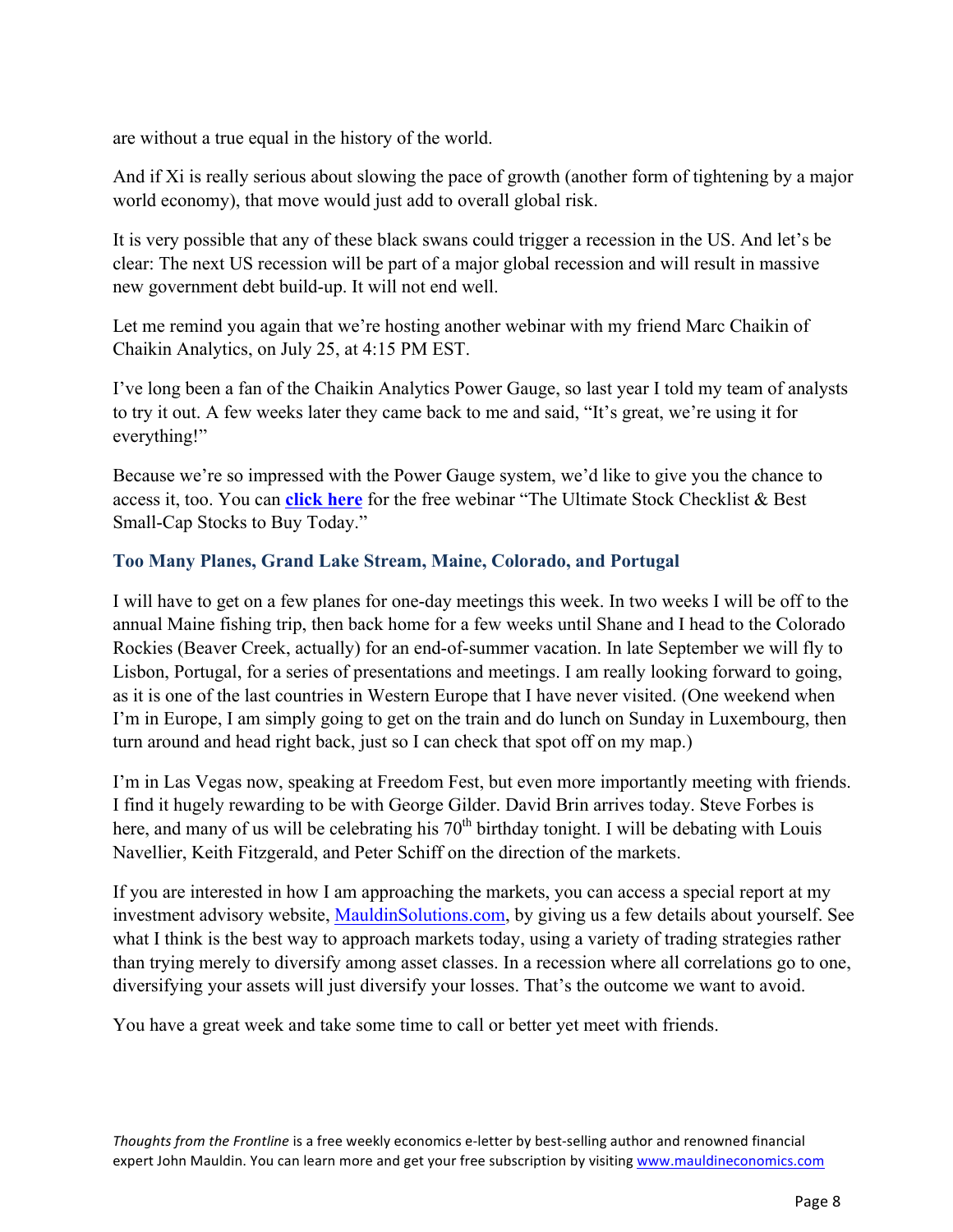Your trying not to worry too much this summer analyst,

Fif Maddi

John Mauldin

## **Share Your Thoughts on This Article**

**Post a Comment** 

Send to a Friend | Print Article | View as PDF | Permissions/Reprints | Previous Article

*Thoughts From the Frontline* is a free weekly economic e-letter by best-selling author and renowned financial expert, John Mauldin. You can learn more and get your free subscription by visiting http://www.mauldineconomics.com.

Please write to subscribers@mauldineconomics.com to inform us of any reproductions, including when and where copy will be reproduced. You must keep the letter intact, from introduction to disclaimers. If you would like to quote brief portions only, please reference http://www.mauldineconomics.com.

To subscribe to John Mauldin's e-letter, please click here: http://www.mauldineconomics.com/subscribe/

To change your email address, please click here: http://www.mauldineconomics.com/change-address

If you would ALSO like changes applied to the Mauldin Circle e-letter, please include your old and new email address along with a note requesting the change for both e-letters and send your request to compliance@2000wave.com.

To unsubscribe, please refer to the bottom of the email.

*Thoughts From the Frontline* and JohnMauldin.com is not an offering for any investment. It represents only the opinions of John Mauldin and those that he interviews. Any views expressed are provided for information purposes only and should not be construed in any way as an offer, an endorsement, or inducement to invest and is not in any way a testimony of, or associated with, Mauldin's other firms. John Mauldin is the Chairman of Mauldin Economics, LLC. He also is the President of Millennium Wave Advisors, LLC (MWA) which is an investment advisory firm registered with multiple states, President and registered representative of Millennium Wave Securities, LLC, (MWS) member FINRA, SIPC. MWS is also a Commodity Pool Operator (CPO) and a Commodity Trading Advisor (CTA) registered with the CFTC, as well as an Introducing Broker (IB) and NFA Member. Millennium Wave Investments is a dba of MWA LLC and MWS LLC. This message may contain information that is confidential or privileged and is intended only for the individual or entity named above and does not constitute an offer for or advice about any alternative investment product. Such advice can only be made when accompanied by a prospectus or similar offering document. Past performance is not indicative of future performance. Please make sure to review important disclosures at the end of each article. Mauldin companies may have a marketing relationship with products and services mentioned in this letter for a fee.

Note: Joining the Mauldin Circle is not an offering for any investment. It represents only the opinions of John Mauldin and Millennium Wave Investments. It is intended solely for investors who have registered with Millennium Wave Investments and its partners at www.MauldinCircle.com or directly related websites. The Mauldin Circle may send out material that is provided on a confidential basis, and subscribers to the Mauldin Circle are not to send this letter to anyone other than their professional investment counselors. Investors should discuss any investment with their personal investment counsel. John Mauldin is the President of Millennium Wave Advisors, LLC (MWA), which is an investment advisory firm registered with multiple states. John Mauldin is a registered representative of Millennium Wave Securities, LLC, (MWS), an FINRA registered broker-dealer. MWS is also a Commodity Pool Operator (CPO) and a Commodity Trading Advisor (CTA) registered with the CFTC, as well as an Introducing Broker (IB). Millennium Wave Investments is a dba of MWA LLC and MWS LLC. Millennium Wave Investments cooperates in the consulting on and marketing of private and non-private investment offerings with other independent firms such as Altegris